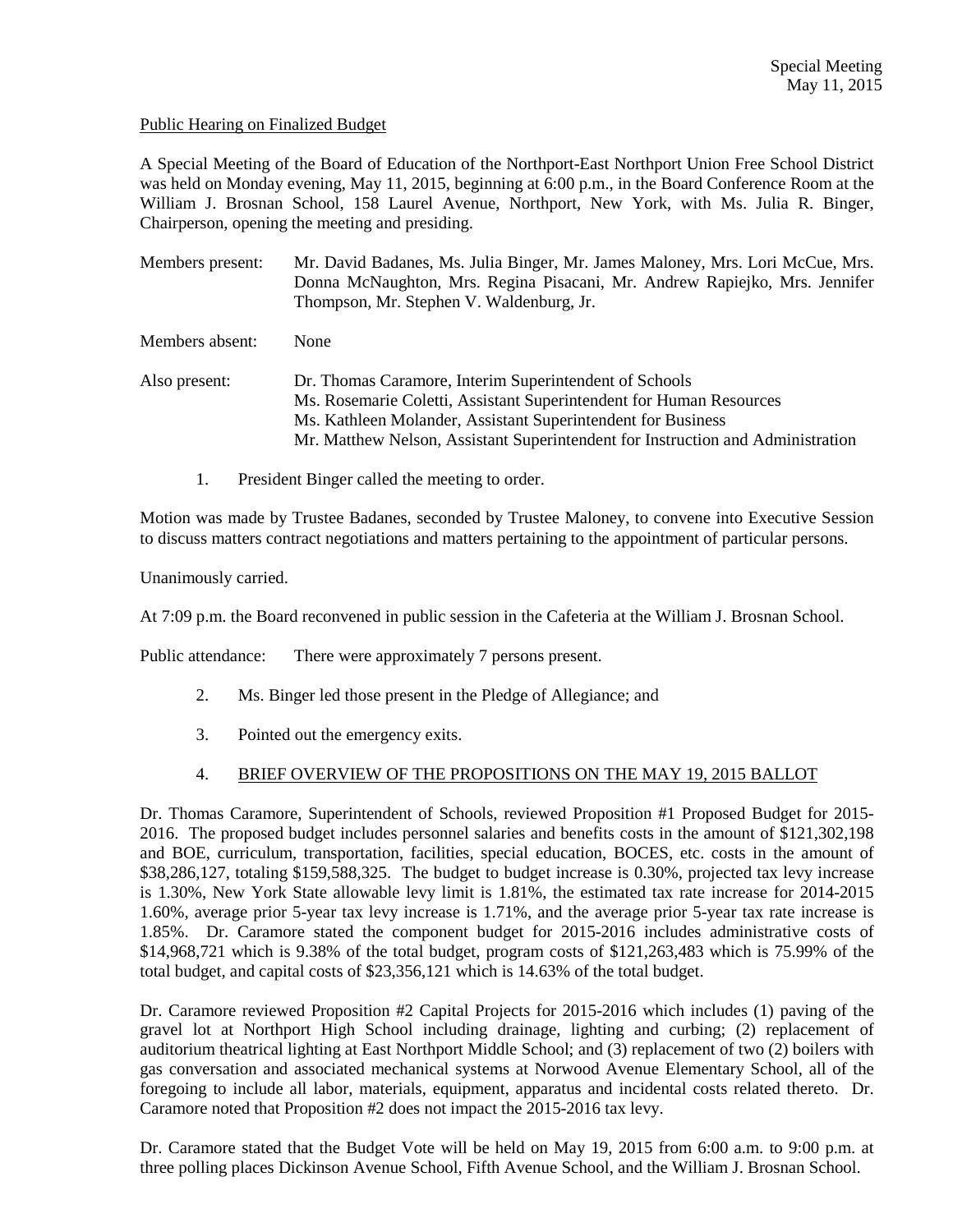### 5. COMMUNITY QUESTIONS REGARDING THE PROPOSITIONS ON THE MAY 19, 2015 BALLOT

Name Comment Denise & Michael Howard Asked about the results of the Child Safety Zone for the neighborhood of Parents Northport Middle School for Timberpoint Drive

Dr. Caramore stated that the results were just received by the District and a letter was mailed to Mr. and Mrs. Howard on behalf of the Board. Dr. Caramore stated that the area did not meet the requirements to qualify as a Child Safety Zone. Dr. Caramore stated that the Board cannot legally provide transportation and there is nowhere to appeal the decision.

# 6. ADJOURN PUBLIC HEARING AND CONVENE INTO SPECIAL BUSINESS MEETING

6.01 Designation by the Board President of Board Members to bring voting results to the William J. Brosnan School (Election Headquarters) on May 19, 2015 from Fifth Avenue Elementary School, Dickinson Avenue Elementary School and William J. Brosnan School

Trustee Regina Pisacani will bring the results from the William J. Brosnan School, Trustee James Maloney will bring the results from Dickinson Avenue Elementary School, and Trustee Donna McNaughton will bring the results from Fifth Avenue Elementary School

### 7. APPROVAL OF MINUTES

There were no minutes for approval.

# 8. SUPERINTENDENT'S REPORT, GENERAL – FOR BOARD ACTION

Motion was made by Trustee Thompson, seconded by McCue, to approve items 8.01 through 8.04

 8.01 Approving the Personnel Actions Report dated May 11, 2015 attached and made part of the official minutes.

- 8.02 Approving Schedule J
- 8.03 Adopting the Calendar of 2015-2016 Board of Education Meetings

 8.04 Appointing the following election workers for the May 19, 2015 Budget Vote and Election of Trustees:

Bob Neufeld, Tina Randazzo, Barbara Kaminski, William Masucci, Betty Macholz, Rebecca Byrne, Phyllis Burke, Anna Banzer, Mia Bechtold, Carole Dickter, Barbara Oestel, John Burke, Maureen O'Brien, Eva Koch, Helen Ensmenger, Cathy Brindisi, Aida Pintouri-Bould, Estelle Troglio, Susan Lee, Audrey McLaughlin, Jane Hudson, Joseph G. Maione, Barbara Cipullo, Jim Mahoney, Dorothy Walsh, Pat Naples, Janet Hayes, Isabelle Carpentier, Tiffany Hansen, George Faubert, Daniel Gillen, Maureen Mahoney-Kiefaber, Anne Cajigas, Roger Belanger, Jennifer Frost, Ken Doyle

Vote on Trustee Thompson's motion to approve items 8.01 through 8.04 was unanimously carried.

Motion was made by Trustee McCue, seconded by Trustee Badanes, to approve all items under 8.05

8.05 Receiving for a second reading and adopting the following policies: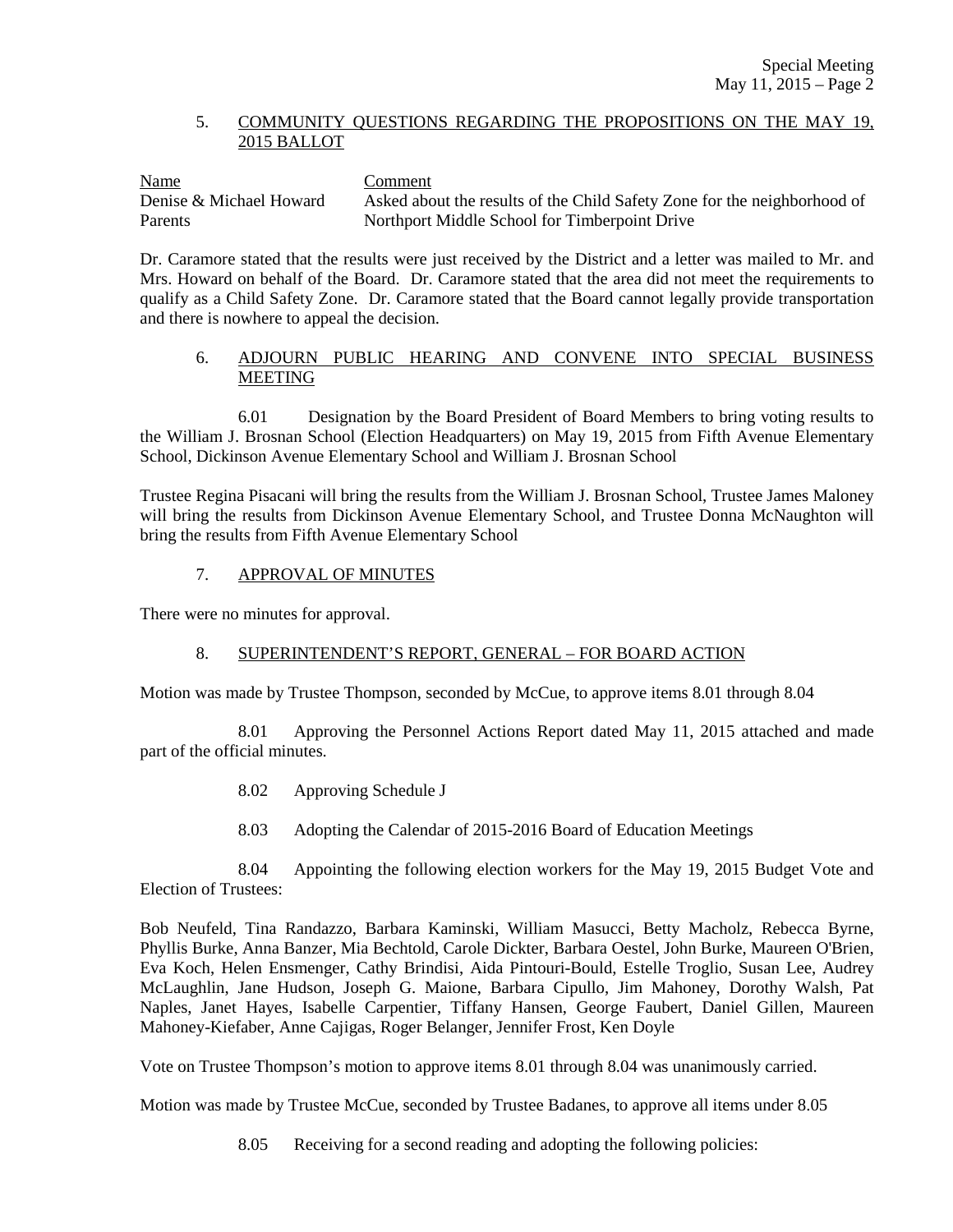|                           | 8.05.1 | Policy #2100 "School Board Legal Status" (replacing current policy       |
|---------------------------|--------|--------------------------------------------------------------------------|
| #9110)                    |        |                                                                          |
|                           | 8.05.2 | Policy #2160 "School District Officer and Employee Code of Ethics"       |
| (revising current policy) |        |                                                                          |
|                           | 8.05.3 | Policy #2200 "School Board Elections" (replacing current policies #9500, |
| #9530, #9540)             |        |                                                                          |
|                           | 8.05.4 | Policy #2410 "Appointed Board Officers" (replacing current policies      |
| #9230, #9240)             |        |                                                                          |
|                           | 8.05.5 | Policy #2521 "School Board Conferences" (replacing current policy        |
| #8350.1)                  |        |                                                                          |
|                           | 8.05.6 | Policy #6700 "Purchasing Policy" (revising current policy)               |

Vote on Trustee McCue's motion to approve all items under 8.05 was unanimously carried.

Motion was made by Trustee Badanes, seconded by Trustee Pisacani, to approve all items under 8.06

8.06 Receiving for a first reading the following policies:

8.06.1 Policy #1400 "Public Complaints"

 8.06.2 Policy #2500 "Formulation, Adoption and Amendment of Policies (replacing current policies #8310, #8320, #9320)

The Board made minor revisions to policy #1400 and requested further clarification of policy #2500 by counsel.

Motion was made by Trustee McNaughton, seconded by Trustee Maloney, to table item 8.06.2.

Unanimously carried.

Vote on Trustee Badanes motion to approve all items under 8.06, with the exception of tabled item 8.06.2 was unanimously carried.

Motion was made by Trustee Maloney, seconded by Trustee Thompson, to approve all items under 9., including Supplemental 9.13

#### 9. SUPERINTENDENT'S REPORT, FINANCIAL – FOR BOARD ACTION

9.01 Taking specified action on the following BIDS:

#### EDUCATIONAL

9.01.1 AWARD: District Wide Capital Improvements Northport Middle School

Auditorium

 9.02 Approving the following resolution authorizing the issuance of Tax Anticipation Notes not to exceed \$40,000,000.00 in anticipation of the receipt of taxes to be levied for the fiscal year ending June 30, 2016:

**TAX ANTICIPATION NOTE RESOLUTION OF NORTHPORT-EAST NORTHPORT UNION FREE SCHOOL DISTRICT, NEW YORK, ADOPTED MAY 11, 2015, AUTHORIZING THE ISSUANCE OF NOT TO EXCEED \$40,000,000 TAX ANTICIPATION NOTES IN ANTICIPATION OF THE RECEIPT OF TAXES TO BE LEVIED FOR THE FISCAL YEAR ENDING JUNE 30, 2016** 

**"**RESOLVED BY THE BOARD OF EDUCATION OF NORTHPORT-EAST NORTHPORT UNION FREE SCHOOL DISTRICT, IN THE COUNTY OF SUFFOLK, NEW YORK, AS FOLLOWS: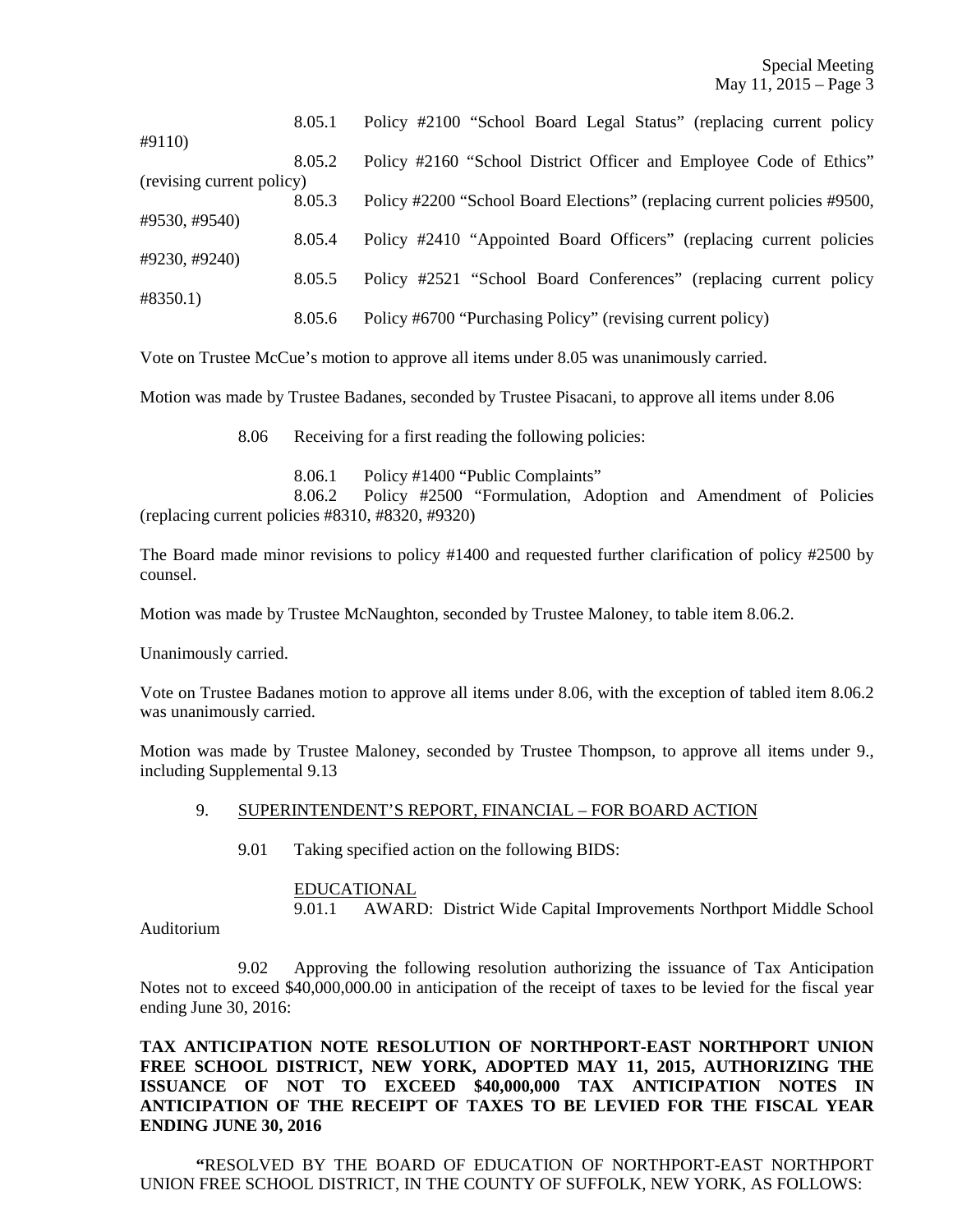Section 1. Tax Anticipation Notes (herein called "Notes") of Northport-East Northport Union Free School District, in the County of Suffolk, New York (herein called "District"), in the principal amount of not to exceed \$40,000,000, and any notes in renewal thereof, are hereby authorized to be issued pursuant to the provisions of Sections 24.00 and 39.00 of the Local Finance Law, constituting Chapter 33-a of the Consolidated Laws of the State of New York (herein called "Law").

Section 2. The following additional matters are hereby determined and declared:

(a) The Notes shall be issued in anticipation of the collection of real estate taxes to be levied for school purposes for the fiscal year commencing July 1, 2015 and ending June 30, 2016, and the proceeds of the Notes shall be used only for the purposes for which said taxes are levied.

- (b) The Notes shall mature within the period of one year from the date of their issuance.
- (c) The Notes are not issued in renewal of other notes.
- (d) The total amount of such taxes remains uncollected at the date of adoption of this resolution.

Section 3. The Notes hereby authorized shall contain the recital of validity prescribed by Section 52.00 of the Law and shall be general obligations of the District, and the faith and credit of the District are hereby pledged to the punctual payment of the principal of and interest on the Notes and unless the Notes are otherwise paid or payment provided for, an amount sufficient for such payment shall be inserted in the budget of the District and a tax sufficient to provide for the payment thereof shall be levied and collected.

Section 4. Subject to the provisions of this resolution and the Law, and pursuant to Sections 50.00, 56.00, 60.00 and 61.00 of the Law, the power to sell and issue the Notes authorized pursuant hereto, or any renewals thereof, and to determine the terms, form and contents, including the manner of execution, of such Notes, and to execute arbitrage certifications relative thereto, is hereby delegated to the President of the Board of Education, the chief fiscal officer of the District.

Section 5. The Notes shall be executed in the name of the District by the manual signature of the President of the Board of Education, the Vice President of the Board of Education, the District Treasurer, the District Clerk, or such other officer of the District as shall be designated by the chief fiscal officer of the District, and shall have the corporate seal of the District impressed or imprinted thereon which corporate seal may be attested by the manual signature of the District Clerk.

Section 6. This resolution shall take effect immediately."

 9.03 Approving the Claims Auditor's Report for Warrants and Schedule of Claims for payments dated:

March 12, 2015 (Payroll Trust & Agency Warrant), March 16, 2015 (Accounts Payable Warrant), March 27, 2015 (Payroll Trust & Agency Warrant), March 31, 2015 (Accounts Payable Warrant), March 2015 (Claims Audit Report)

 9.04 Approving Claims Auditor's Report – Payroll Audit for the Payroll Distribution/Audit dated March 27, 2015 (Dickinson Avenue Elementary School)

 9.05 Authorizing the Board President to sign contracts with the following school district to provide health services for Northport-East Northport students attending schools in that district during the 2014-2015 school year:

 9.05.1 Mineola Union Free School District, one (1) student attending Solomon Schechter @ \$800.00, totaling \$800.00

9.06 Receiving the following donations to the District: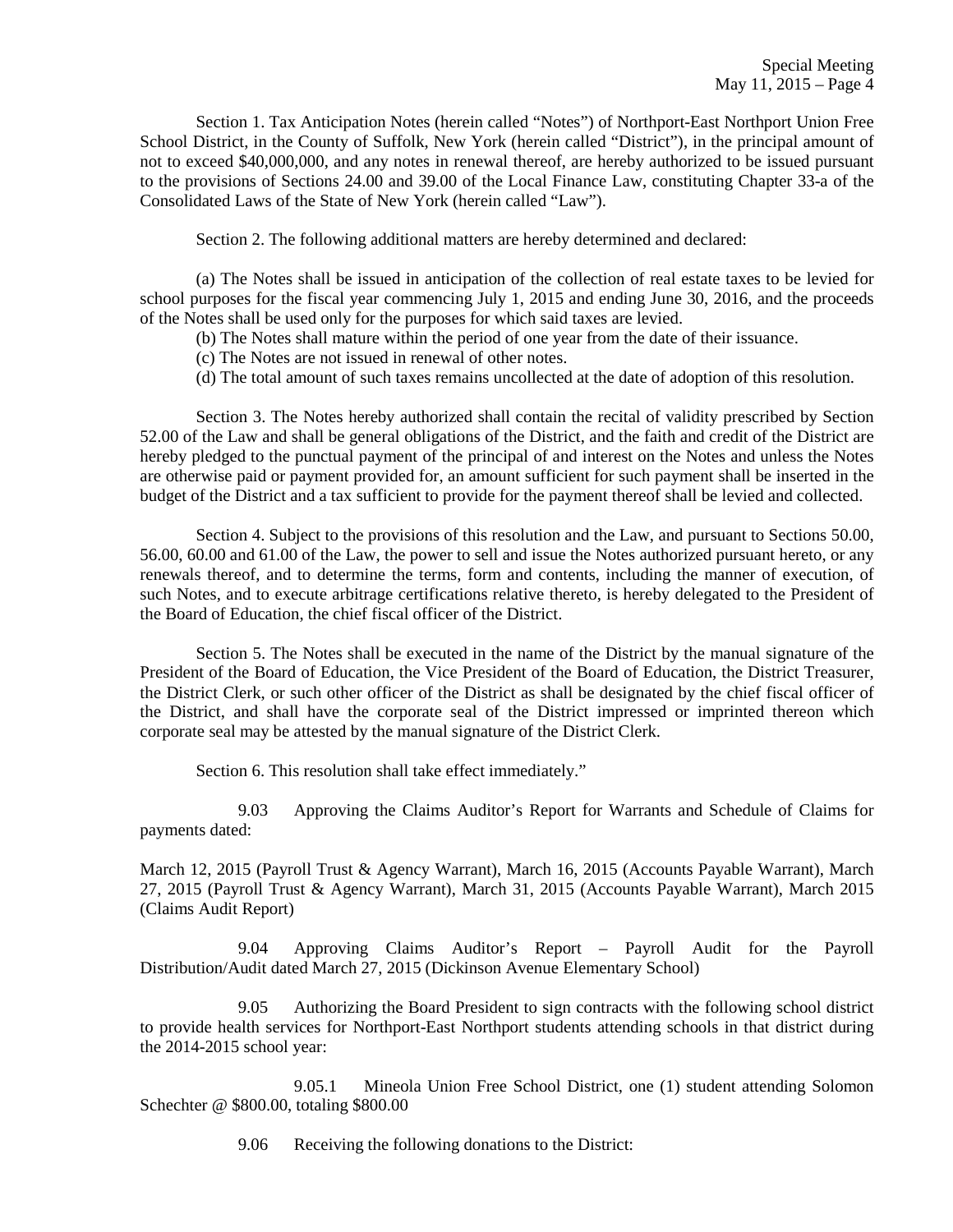9.06.1 \$890.00 from the April 17, 2015 Faculty Concert Music Scholarship Fundraiser to the following scholarships: \$240.00 to the Garland Butts Memorial Scholarship, \$220.00 to the Dora Clarke Memorial Scholarship, \$290.00 to the James J. Cassara Scholarship, \$140.00 to the Robert Padgett Memorial Scholarship

 9.06.2 \$200.00 from Sonia Padgett to the Robert Padgett Memorial Scholarship 9.06.3 \$100.00 from Rebecca Padgett to the Robert Padgett Memorial Scholarship 9.06.4 \$125.00 from Mark Petrone to the Michael C. Kauffman Memorial Scholarship 9.06.5 \$50.00 from Donna and Donald McNaughton, Jr. to the Michael C. Kauffman Memorial Scholarship 9.06.6 \$200.00 from Jill Abrams and Robert Schildkraut to the Lt. Commander

Christopher Tragna Memorial Scholarship

 9.06.7 A Saucer Magnolia Tree and plaque to Northport Middle School in honor of beloved school nurse Margaret "Peggy" Carroll who passed on January 20, 2014, from Northport Middle School, value estimated by the donor to be approximately \$370.00

9.07 Approving the following resolution:

 "BE IT RESOLVED, that the Board of Education hereby gratefully accepts a donation of \$12,000 from the Northport Middle School Student activity Account, for the Northport Middle School trip to Medieval Times and increase the 2014-2015 budget code A2110.4161.23.2902 by \$12,000 for this purpose.

 BE IT RESOLVED, that the Board of Education hereby approves an increase in the revenue code A2705 of the 2014-2015 budget by \$12,000 with the understanding that this increase in revenue is the result of donations from the Northport Middle School Student Activity Account."

9.08 Approving the following resolution:

 "BE IT RESOLVED, that the Board of Education hereby gratefully accepts a donation of \$5,000 from the East Northport Parents Charitable Foundation, for the purpose of students attending the Dickinson Avenue Elementary School trip to Washington, D.C. and increase the 2014-2015 budget code A2110.4010.00.2901 by \$5,000 for this purpose.

 BE IT RESOLVED, that the Board of Education hereby approves an increase in the revenue code A2705 of the 2014-2015 budget by \$5,000 with the understanding that this increase in revenue is the result of donations from the East Northport Charitable Foundation."

9.09 Approving the following resolution:

 "RESOLVED, that the Board of Education appoints Sound Actuarial Consulting, LLC to provide an actuarial evaluation of the District's other postemployment benefit (OPEB) obligation under GASB45 for the year ending June 30, 2015 at a cost of \$8,900.00."

9.10 Approving the following resolution:

 "RESOLVED, that the Board of Education accept the donation of \$3,500 from Suffolk's Edge Teacher Center to be used to support K-6 Reading and Writing Common Core and Shifts in ELA and increase the 2014-2015 budget code A2110.5030.01.2804 by \$3,500 for this purpose.

 RESOLVED, that the Board of Education hereby approves an increase in the revenue code A2705 of the 2014-2015 budget by \$3,500 with the understanding that this increase in revenue is the result of a grant from Suffolk's Edge Teacher Center"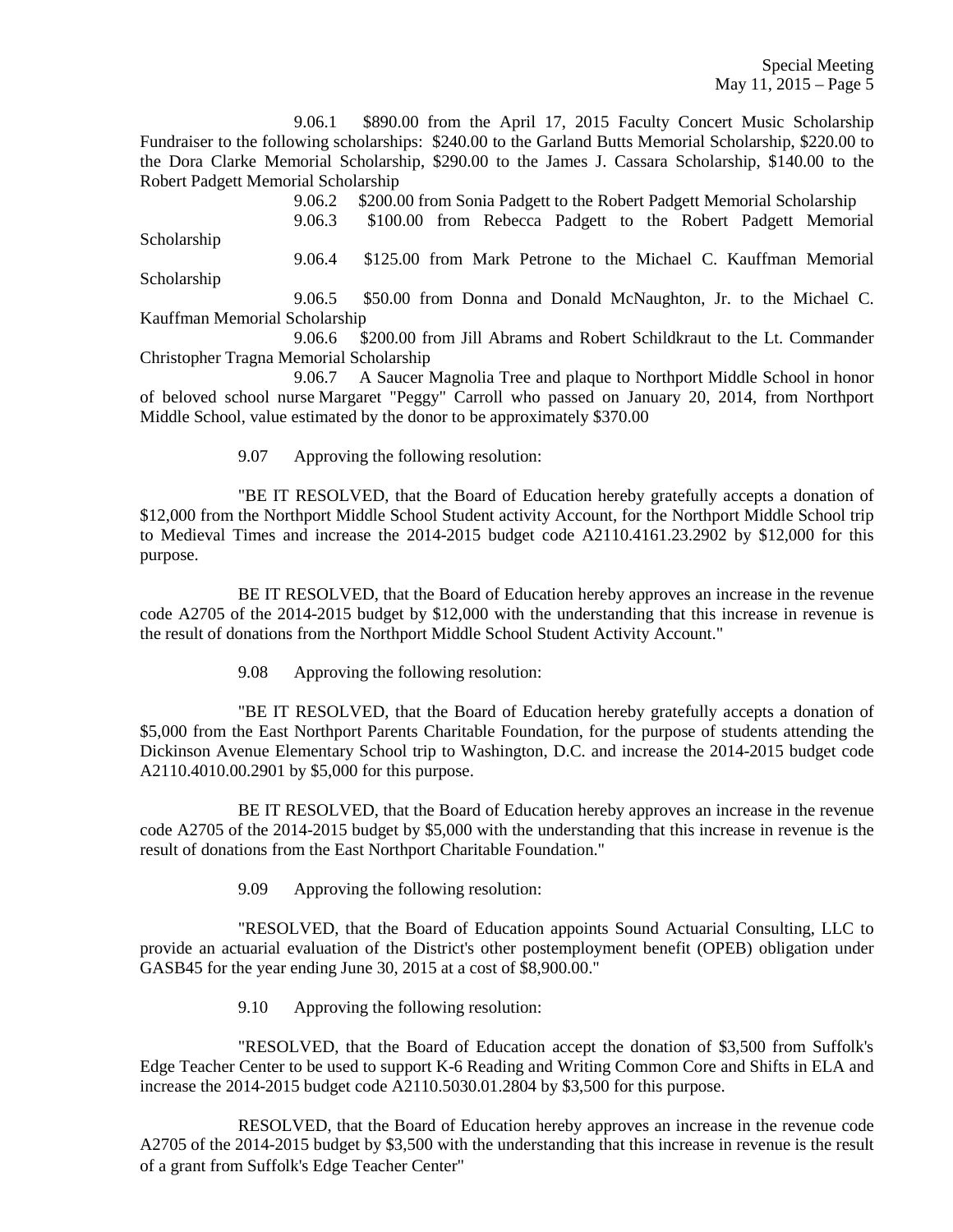9.11 Approving a proposal from AssetWorks Appraisal to provide a comprehensive property inventory and appraisal update for the District to be in compliance with GASB 34"

- 9.12 Approving transfer of general fund appropriations in the 2014-2015 budget
- 9.13 Approving the following resolution:

 "RESOLVED, that upon the recommendation of the Superintendent of Schools, the Board of Education designates Cold Spring Harbor Central School District as lead entity for purposes of submission of the Government Efficiency Plan on behalf of the Northport-East Northport Union Free School District.

 BE IT FURTHER RESOLVED, that the Board of Education authorizes the Superintendent of Schools and the Chief Financial Officer to certify the submission of the Government Efficiency Plan on behalf of the Northport-East Northport Union Free School District and provide it to the Cold Spring Harbor Central School District as the lead entity."

Vote on Trustee Maloney's motion to approve all items under 9., including Supplemental 9.13 was unanimously carried.

# 10. SUPERINTENDENT'S REPORT – FOR INFORMATION ONLY

- 10.01 Schedule H Use of Facilities
- 11. UNFINISHED BUSINESS
	- 11.01 Discussion of Open Meetings Law

Mr. John Gross and Mr. Chris Powers, Board Counsel, presented on the Open Meetings Law. Mr. Gross review the open meetings requirement, statutory definition of a meeting, case law definition of a meeting, and the Committee on Open Government definition of a meeting. Mr. Gross stated that the following are exemptions to the Open Meetings Law: judicial or quasi-judicial proceedings, any matter made confidential by federal or state law, board workshops, and meeting with counsel when attorney client privilege is implicated. Social events and gatherings are also exempt if no business is transacted. The Open Meetings Law applies to Board meetings, work session, planning meetings; committees consisting solely of board members; committees performing a government function. The Open Meetings Law does not apply to casual encounters, retreats; advisory committees (not solely board members0 with no power to take final action; and meeting with private organizations. Mr. Gross discussed the risk avoidance "the morphing meeting" and stated that the best practice is to avoid controversy whether Open Meetings Law applies.

There was discussion of Board Member attendance at PTA meetings, Audit Committee meetings, Policy Committee meetings,

# 12. NEW BUSINESS

Trustee Badanes and Trustee Thompson presented the Board with a letter written to Governor Cuomo regarding the State testing and stated that any other Board members could sign it if they would like to. There was a discussion regarding the letter, state testing and the Board writing a collaborative letter with input from administration, parents, PTAs, etc.

Dr. Caramore stated that the District received a letter from the Suffolk County Department of Health requesting that the high school continue to be used as a point of dispensing site. Dr. Caramore stated that if the Board wants to continue a notice would be put out for volunteers. There was a discussion of the letter and Dr. Caramore stated that he would consult with counsel.